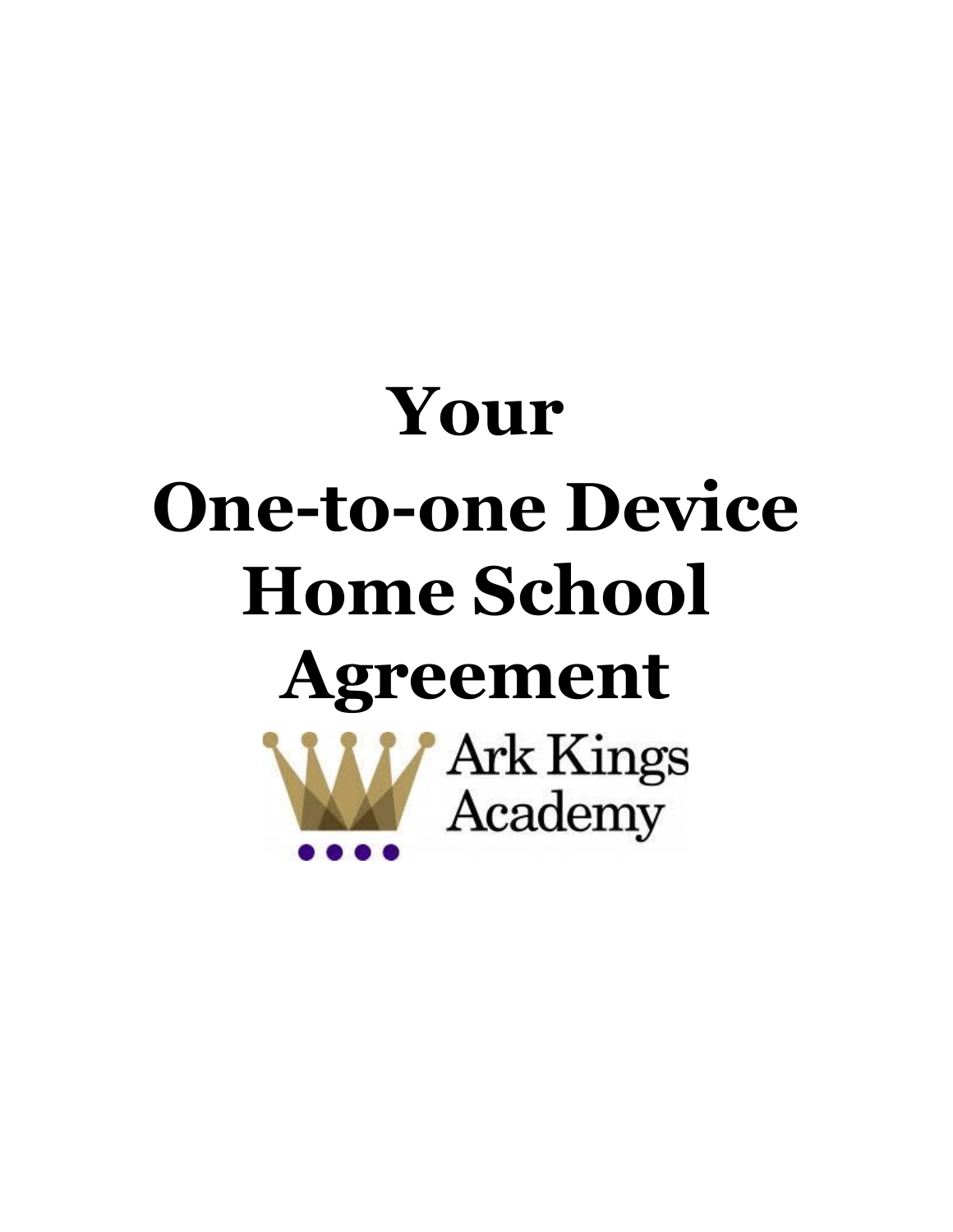# **Contents**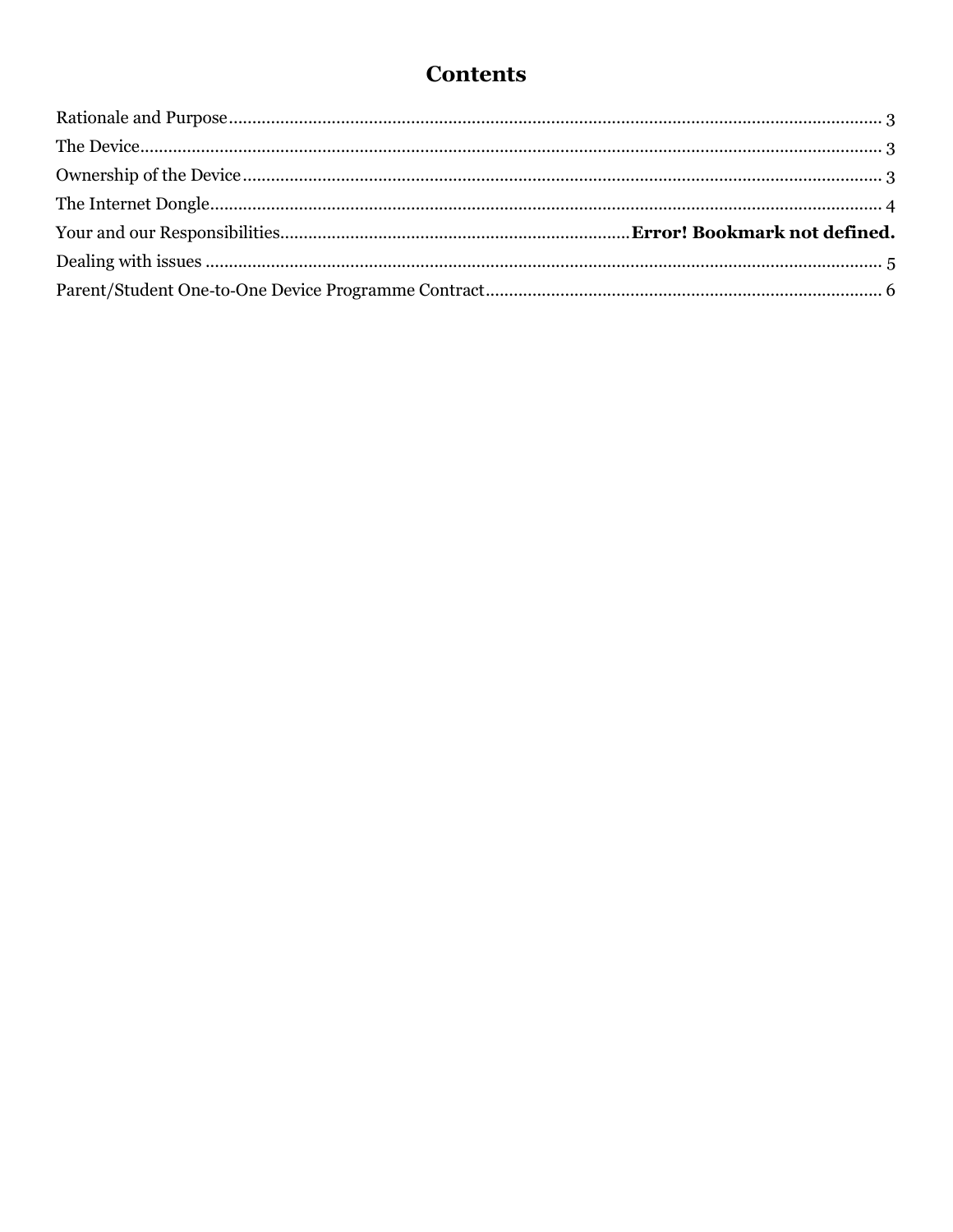## **Rationale and Purpose**

<span id="page-2-0"></span>We are excited to share with you the details of our One-to-one Device Programme as part of our digital strategy.

By September 2022 each student in an Ark school, from Year 4 upwards, should have a 1:1 device which they can use to support their learning at home. This device will be a Google Chromebook from our current technology partner, Lenovo.

The Chromebook that we will provide for your child provides more time for learning at home, which might include:

- 1. Completing usual homework on their Chromebook
- 2. Working through online learning materials that the school has shared
- 3. Researching on topics for school projects
- 4. Pre-reading articles or watching videos in advance of a new topic at school
- 5. Completing short tests to check learning from lessons during the day or week
- 6. Communicating with teachers and accessing lessons in the case of absence from school
- 7. Studying and revising independently for tests and exams
- 8. Catch up using online learning platforms when they have fallen behind in lessons
- 9. Learn new things as part of enrichment programmes and clubs

The Chromebooks will come with all of the apps and software that your child needs to support their learning for no additional charge. They will have access to email and Microsoft Teams to enable communication with their teachers and their peers as appropriate.

It is important to remember though that a Chromebook is an additional educational tool and not as a replacement for traditional teaching and learning methods. It is still important for your child to attend school every day and to participate in their lessons fully.

#### **The Device**

<span id="page-2-1"></span>After significant research for a suitable device, we selected Google's Chromebook for the programme. With their power, speed and versatility, the devices will give students and teachers everything they need to work with professional‐grade software, anywhere they want.

#### **Chromebook Features**

- Less than 8 seconds to boot up
- Long battery life
- Easy to manage centrally
- Works seamlessly with Office 365 and other cloud-based applications which our students and staff already use extensively.

The programme also provides the following benefits:

- The device is equipped with all the software required, including updates and upgrades.
- The device will seamlessly connect to the school's IT network both at School and at home
- The device is fully supported by the Ark IT Team.
- The device is under warranty against any hardware faults

## **Ownership of the Device**

<span id="page-2-2"></span>Ark Schools retains ownership of the device and grants permission to the student to use the device according to the guidelines set out in this document and in conjunction with our Acceptable Use Policy. Ark Schools retains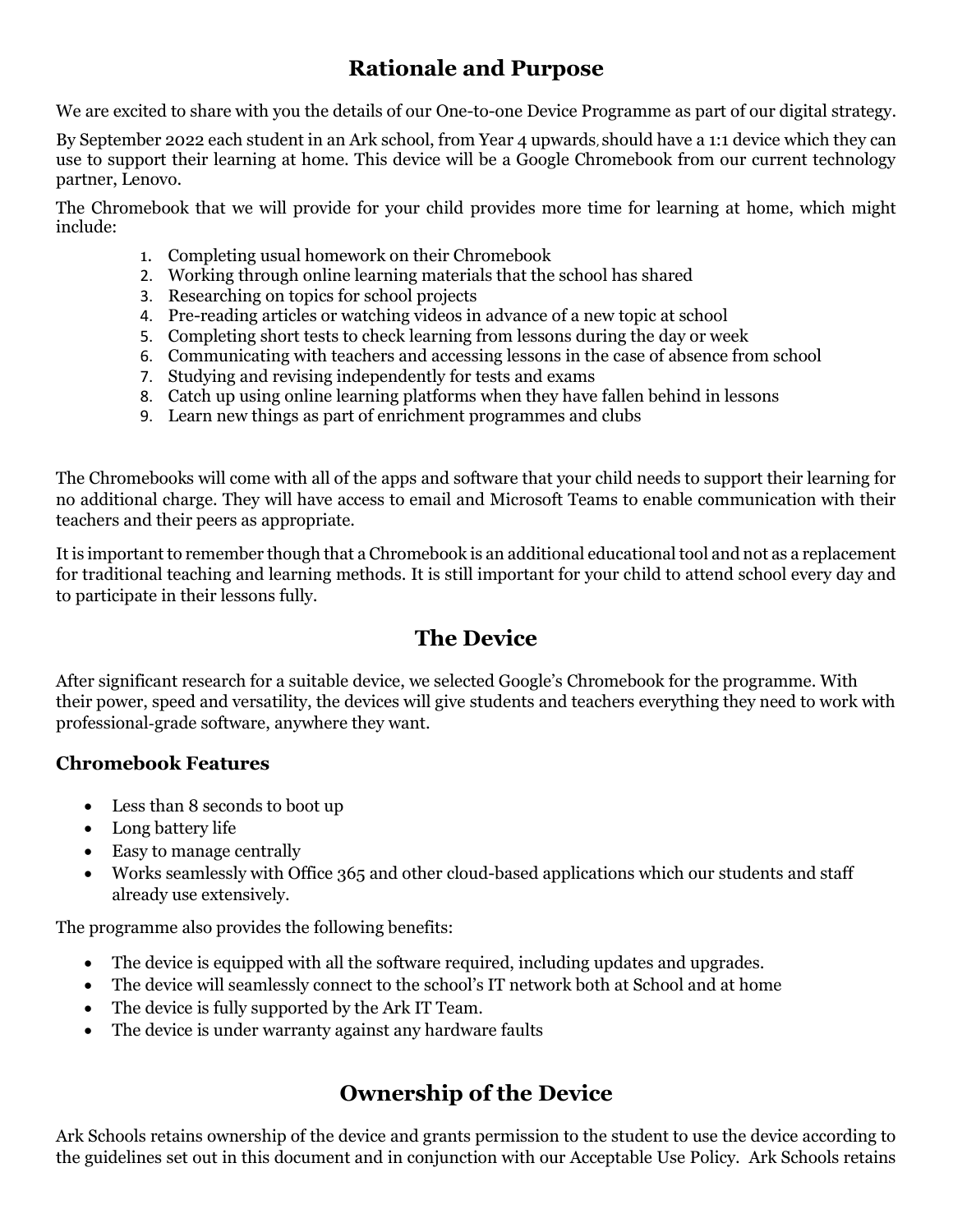the right to collect and/or inspect the device and accessories at any time, including via electronic remote access; and to alter, add, erase or delete installed software or hardware.

#### **The Internet**

<span id="page-3-0"></span>If your child does not have internet access at home then you should contact your school.

## **Your and our Responsibilities**

By accepting this device you are accepting these responsibilities as well. You agree to:

- Treat the equipment with as much care as if it were your own property.
- Allow all automatic updates pushed to the device by Ark Schools.
- Always keep the device secure (or in a secure place where others do not have access) or with you (or within your sight).
- Use the device on a hard, flat surface. Leaving a device on a soft surface (blankets, pillows, furniture) can lead to overheating and damage.
- Keep the equipment clean. For example, avoid eating or drinking while using the device.
- Care for and prevent damage to the power cord (you will be required to pay for replacements).
- Refrain from applying any stickers, paint, glitter, or other decorations. The device is the property of Ark Schools and should not be altered.
- Parents/Guardians/Students are welcome to purchase a decorative case or add stickers to a case they have purchased.
- Clean the screen with a soft, dry anti-static cloth or with a screen cleaner designed specifically for LCD type screens only.
- Establish a routine of charging the device at home overnight.
- Read any safety warnings included with the device.

You agree not to:

- Let anyone use the device you have been assigned. Loss or damage that occurs when anyone else is using your assigned device or accessories will be your full responsibility.
- Expose the device to extreme temperatures or elements including water.
- Remove or cover the device asset tags on the bottom of the device or power cord.
- Change the physical structure of the device. Doing so will void the warranty, and you will be responsible for the repair or replacement cost.
- Remove or interfere with the serial number or any identification placed on the device.
- Do anything to the device or accessories that will permanently alter it in any way.
- Touch the device screen with sharp objects (e.g., pen, pencil, etc.). Close the device with an object (such as pencils, pens or headphone plugs) on the keyboard that can damage the screen.

Ark Schools have responsibilities too. By accepting this device, you are accepting that Ark Schools can discharge our responsibilities as well. You agree that:

- Ark Schools will monitor your use of the device using a variety of methods to ensure compliance with Ark School's Student Acceptable Use Policy and this agreement. Any attempt to "jailbreak" the device or remove the Ark Schools profiles will result in disciplinary action.
- All aspects of Ark School's Student Acceptable Use Policy remain in effect during the use of the device. We will provide content filtering outside of the network. However, Ark Schools does not have full control of information on the Internet and no filtering solution is perfect. Further details can be found in the accompanying Safeguarding Policy.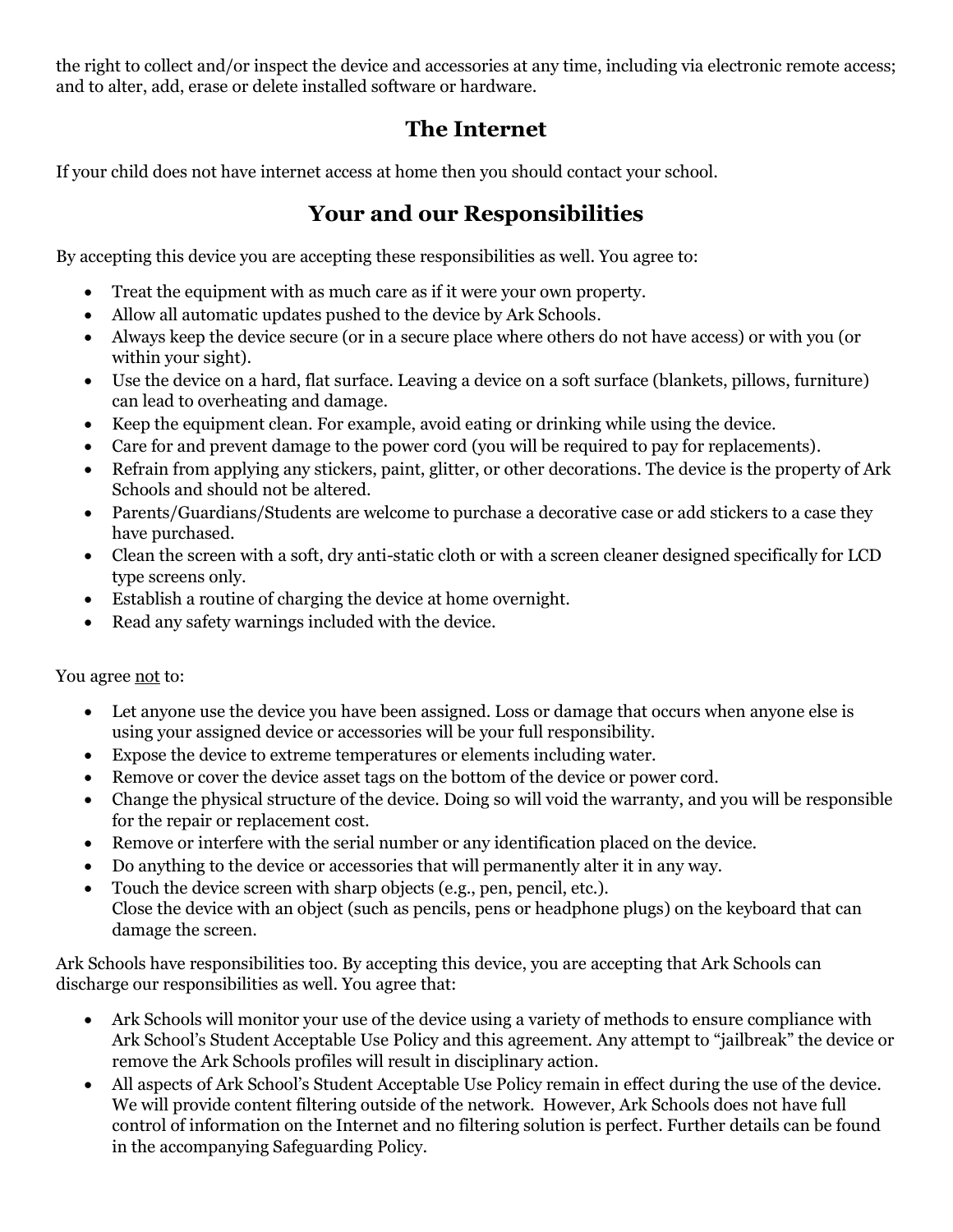- The use of any Internet-based file-sharing tools or Proxy Apps/websites or VPNs designed to circumvent filtering software are explicitly prohibited. File sharing applications and protocols may not be used to facilitate the illegal sharing of copyrighted material.
- Students are permitted to alter or add files to customise the assigned device to their own working styles (i.e., wallpaper, default fonts, and other system enhancements). All customisations must follow the Ark Schools Student Acceptable Use Policy.

# **Dealing with issues**

<span id="page-4-0"></span>The below process outlines how a student gets support for the digital strategy device that has been allocated to them.

You must do the following if your device becomes faulty or damaged due to an issue with the computer itself:

- Take it to the reception
- You will be given a temporary device to use while we send your device off for repairs. The same agreement covers the temporary device.
- We will not be able to give you a temporary device, if the device has become damaged due to negligence

#### **Warranty and Repair Costs**

Free and included:

- Anything covered by the 1-year manufacturer warranty covering hardware and manufacturing defects.
- Anything software related where appropriate software up to and including the Operating System needs to be re-installed.

Not included and therefore paid by the Parents/Guardians/Students

- Hardware repairs after the first year.
- Repairs to cover accidental damage.

The maximum charge if the device is written off and a replacement is required is the Cost Price of the device. This is currently £200 however this may increase over time due to inflation and currency rates.

Typical charges for typical repairs are:

| Job                  | <b>Details</b>                                                                                                                               | $\ $ Price $\ $ |
|----------------------|----------------------------------------------------------------------------------------------------------------------------------------------|-----------------|
| Screen repair        | Supply and replace broken laptop screen.                                                                                                     | £120            |
| Replace power socket | Supply and replace power socket for laptop.                                                                                                  | £60             |
| spillage             | Repair liquid damage/drink   Dry out various parts, assuming none need replacing. (If replacements<br>are needed, the price will be higher.) | E60             |